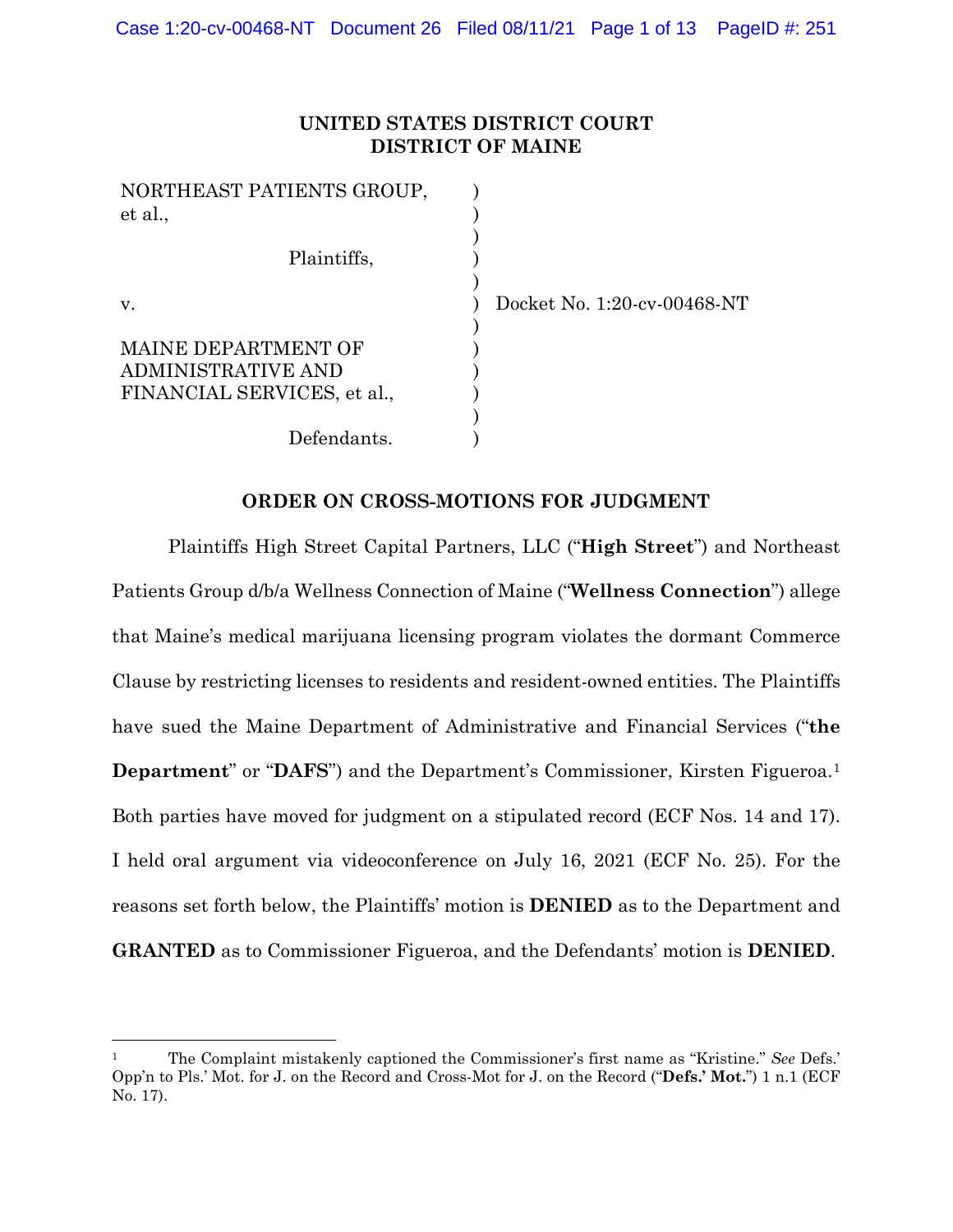### **BACKGROUND**

In 2009, the Maine Legislature amended the State's existing medical marijuana law to establish a comprehensive system authorizing the sale of medical marijuana. Defs.' Opp'n to Pls.' Mot. for J. on the Record and Cross-Mot. for J. on the Record ("**Defs.' Mot.**") 2 (ECF No. 17). The current iteration of the law—the Maine Medical Use of Marijuana Act (the "**Act**")—authorizes qualified patients who have a certification from a medical provider for the medical use of marijuana to possess, use, and purchase medical marijuana. Defs.' Mot. 3; 22 M.R.S.A. § 2423-A. The Act also authorizes two types of entities—registered dispensaries and caregivers—to possess, cultivate, and sell marijuana to qualified patients. Defs.' Mot. 3; 22 M.R.S.A. §§ 2423- A(2), 2428. While dispensaries and caregivers can engage in similar activities, dispensaries—by statutory design—engage in operations that are much larger than caregivers. For example, caregivers are limited in the number of plants that they can grow and sell, *see* 22 M.R.S.A. § 2423-A(2), whereas dispensaries can grow an unlimited amount, *see* 22 M.R.S.A. § 2428(1-A). As of February 2021, there were approximately 3,000 caregivers in the State, and seven dispensaries. Pls.' Br. in Supp. of J. on the Record ("**Pls.' Mot.**") 3–4 (ECF No. 14). Caregivers accounted for 76 percent of retail sales as of February 2020, with dispensaries accounting for the remaining 24 percent. Pls.' Mot. 3–4. Together, the medical marijuana industry generated over \$110 million in sales in 2019. Compl. ¶ 1.

Although dispensaries can grow more marijuana plants, they are restricted in other ways, including the restriction that is at the center of this case. The Act provides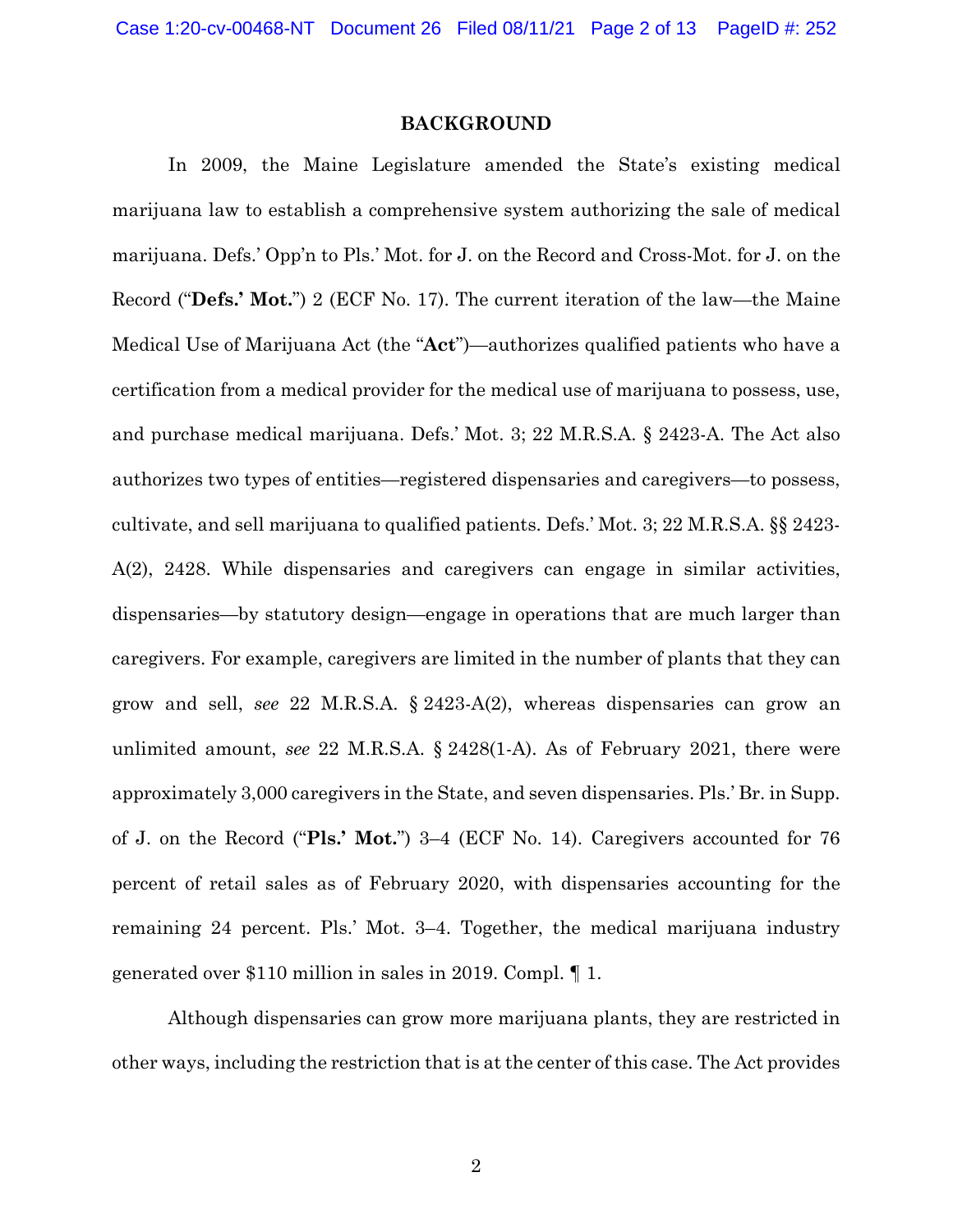that "[a]ll officers or directors of a dispensary2 must be residents of this State," (the "**Dispensary Residency Requirement**"). 22 M.R.S.A. § 2428(6)(H). "Officer or director" is defined as "a director, manager, shareholder, board member, partner or other person holding a management position or ownership interest in the organization." 22 M.R.S.A. § 2422(6-B). "Resident of the State" is defined as "a person who is domiciled in the State." 22 M.R.S.A. § 2422(13-B).

Plaintiff High Street is a Delaware limited liability company entirely owned by residents of states other than Maine. Joint Stipulation of the Record ("**Record**") ¶ 1 (ECF No. 13-1). Plaintiff Wellness Connection owns and operates three of the seven registered dispensaries in Maine's medical marijuana program. Record ¶ 2. From June of 2010 until March of 2020, Wellness Connection operated as a mutual benefit nonprofit corporation without any equity ownership, but when Maine changed its law in 2020 to allow dispensaries to become for-profit companies, Wellness Connection converted to a for-profit corporation and is currently wholly owned by three Maine residents. Record ¶¶ 3–5. High Street states that it would purchase all of the equity in Wellness Connection if the Dispensary Residency Requirement did not prohibit it from doing so.

The Plaintiffs sued the Department—which is responsible for implementing, administrating, and enforcing the Act—and Kirsten Figueroa, who is the

<sup>&</sup>lt;sup>2</sup> A "dispensary" is defined as "an entity registered under section 2425-A that acquires, possesses, cultivates, manufactures, delivers, transfers, transports, sells, supplies or dispenses marijuana plants or harvested marijuana or related supplies and educational materials to qualifying patients and the caregivers of those patients." 22 M.R.S.A. § 2422(6).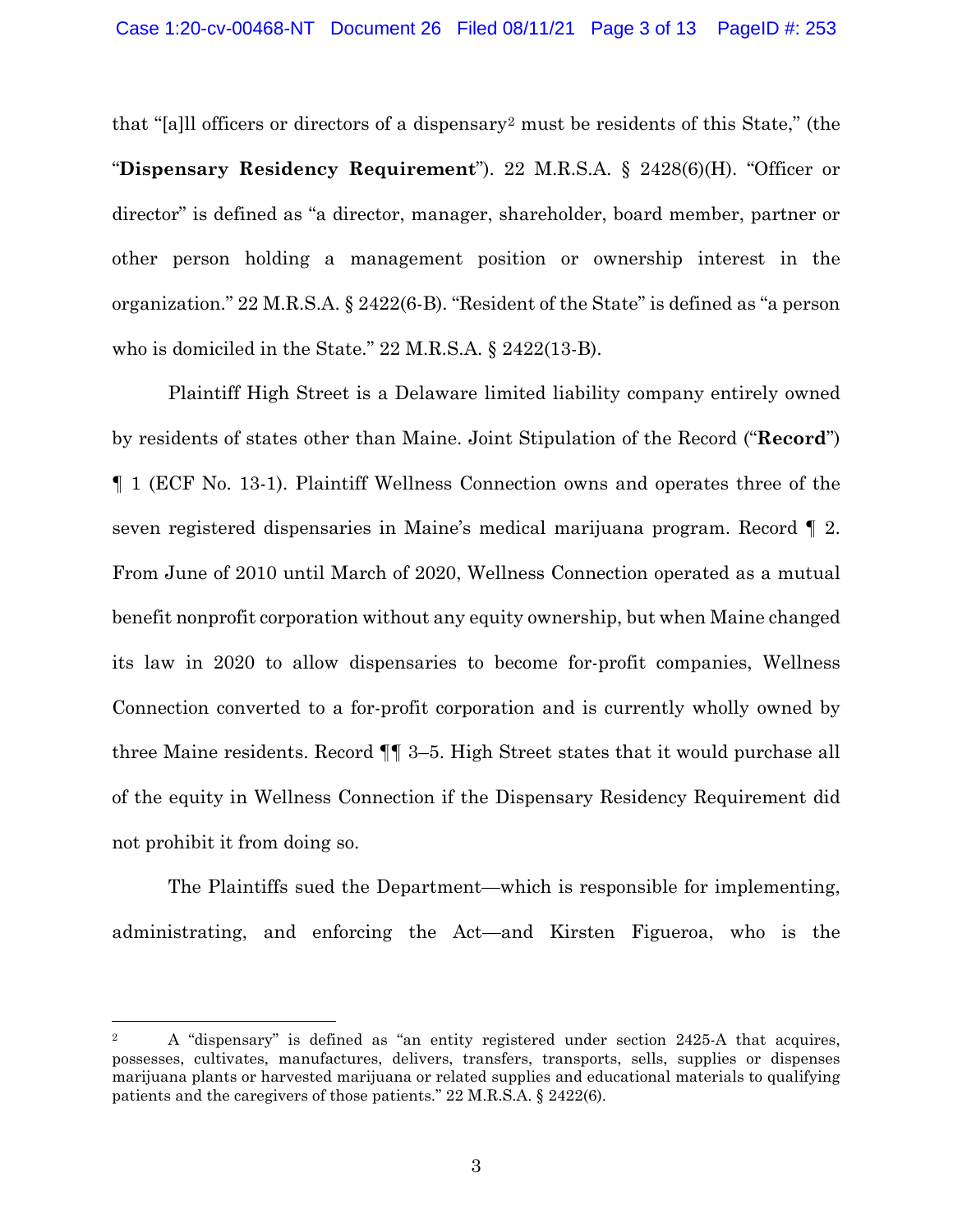Commissioner of DAFS. *See* Record ¶¶ 7–8. The Plaintiffs allege that the Dispensary Residency Requirement violates the dormant Commerce Clause because it explicitly discriminates against residents of other states and Maine cannot show a legitimate local purpose for the requirement.

United Cannabis Patients and Caregivers of Maine ("**United Cannabis**") intervened in this case. (ECF Nos. 11, 16.) United Cannabis opposes the Plaintiffs' motion for judgment and partially opposes the Defendants' motion. *See* ECF Nos. 20, 22.

### **LEGAL STANDARD**

The Commerce Clause empowers Congress "[t]o regulate Commerce . . . among the several States." U.S. Const. art. I, § 8, cl. 3; *see also Dep't of Revenue of Ky. v. Davis*, 553 U.S. 328, 337 (2008). Although the Commerce Clause only contains an affirmative grant of power, "[o]ver time, courts have found a negative aspect embedded in this language—an aspect that prevents state and local governments from impeding the free flow of goods from one state to another." *Houlton Citizens' Coalition v. Town of Houlton*, 175 F.3d 178, 184 (1st Cir. 1999). This "dormant Commerce Clause" prohibits "protectionist state regulation designed to benefit instate economic interests by burdening out-of-state competitors." *Wine & Spirits Retailers, Inc. v. Rhode Island*, 481 F.3d 1, 10 (1st Cir. 2007) (internal quotations omitted); *see also Davis*, 553 U.S. at 337–38. The dormant Commerce Clause is intended "to effectuate the Framers' purpose to prevent a State from retreating into the economic isolation . . . that had plagued relations among the Colonies and later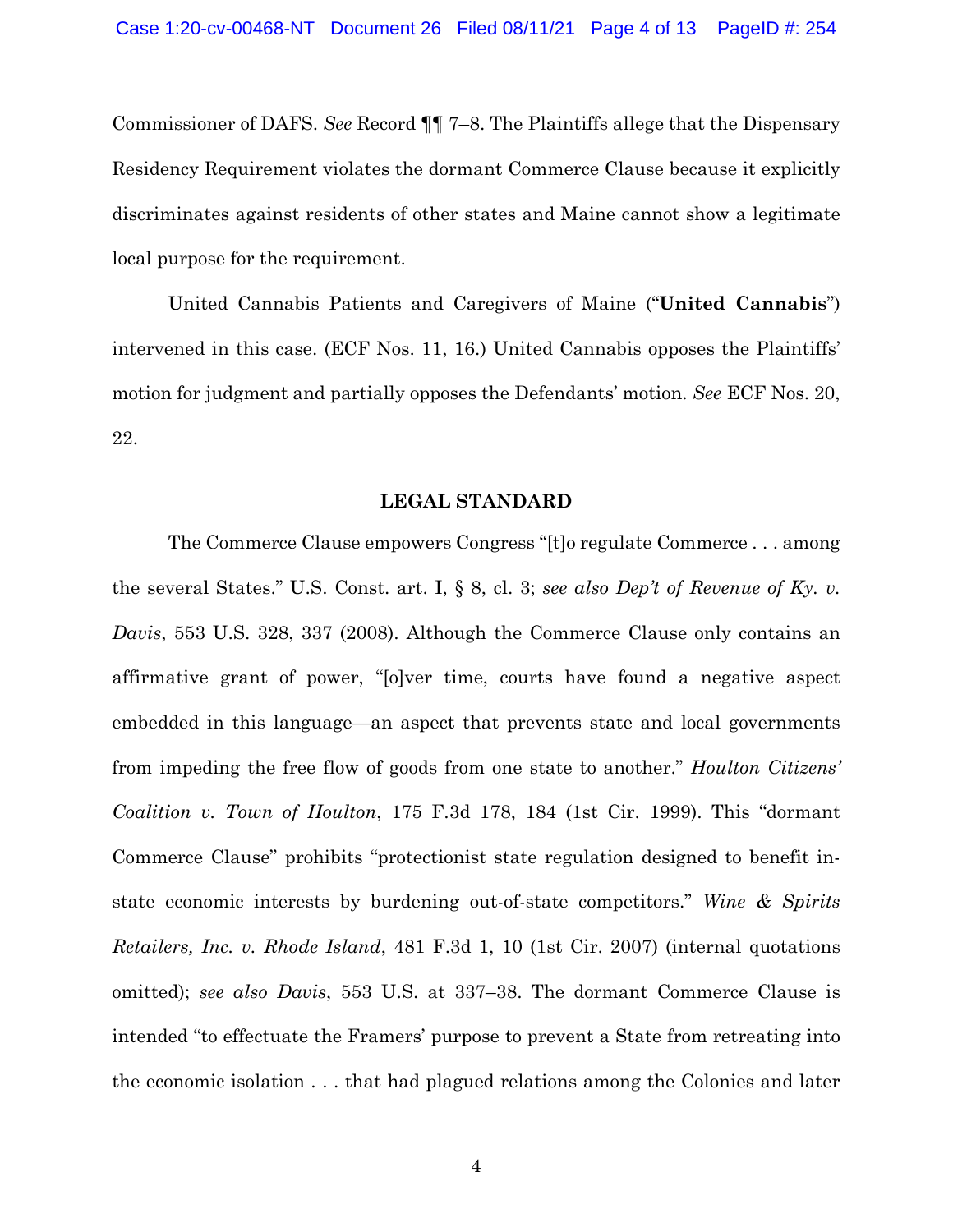among the States under the Articles of Confederation." *Davis*, 553 U.S. at 337–38 (internal quotations and citations omitted and alterations adopted).

To this end, a state or local law that "discriminates on its face against interstate commerce, whether in purpose or effect, demands heightened scrutiny." *Wine & Spirits Retailers*, 481 F.3d at 10. I must invalidate such a law "unless it furthers a legitimate local objective that cannot be served by reasonable nondiscriminatory means."<sup>3</sup> *Id.* at 10–11; *see also Tenn. Wine & Spirits Retailers Ass'n v. Thomas*, 139 S. Ct. 2449, 2461 (2019) ("[A] state law [that] discriminates against outof-state goods or nonresident economic actors . . . can be sustained only on a showing that it is narrowly tailored to advance a legitimate local purpose.") (internal quotations omitted and alterations adopted). The plaintiff bears the initial burden of showing discrimination, but the state or local government bears the burden of identifying legitimate local purposes and establishing a lack of non-discriminatory alternatives. *Family Winemakers of Cal. v. Jenkins*, 592 F.3d 1, 9 (1st Cir. 2010).

Importantly, congressional action can alter the application of the dormant Commerce Clause. As the Supreme Court recently stated, "[d]ormant Commerce Clause restrictions apply only when Congress has not exercised its Commerce Clause power to regulate the matter at issue." *Tenn. Wine & Spirits Retailers Ass'n*, 139 S. Ct. at 2465. Thus, Congress "may use its powers under the Commerce Clause to

<sup>3</sup> Statutes that "regulate[ ] evenhandedly and ha[ve] only incidental effects on interstate commerce engender[ ] a lower level of scrutiny." *Wine & Spirits Retailers, Inc. v. Rhode Island*, 481 F.3d 1, 11 (1st Cir. 2007) (internal quotations omitted). Such statutes "will stand 'unless the burden imposed on [interstate] commerce is clearly excessive in relation to the putative local benefits.' " *Id.* (alteration in original) (quoting *Pike v. Bruce Church, Inc.*, 397 U.S. 137, 142 (1970)).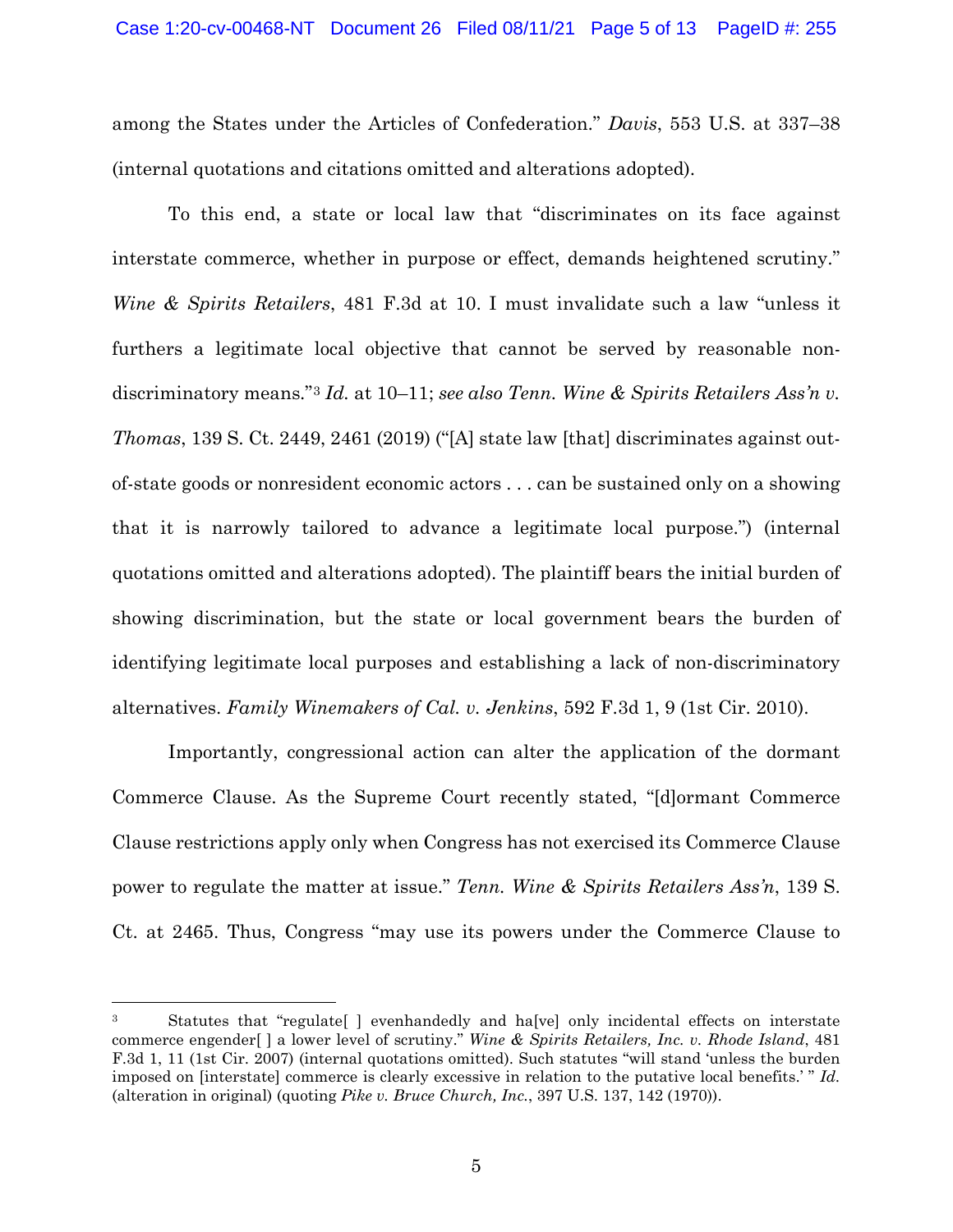'[confer] upon the States an ability to restrict the flow of interstate commerce that they would not otherwise enjoy.' " *New England Power Co. v. New Hampshire*, 455 U.S. 331, 340 (1982) (alteration in original) (quoting *Lewis v. BT Inv. Managers, Inc.*, 447 U.S. 27, 44 (1980)). The standard for finding such congressional consent is "high," and the state has the burden of demonstrating Congress's "unmistakably clear intent to allow otherwise discriminatory regulations." *United Egg Producers v. Dep't of Agric. of P.R.*, 77 F.3d 567, 570 (1st Cir. 1996); *see also Maine v. Taylor*, 477 U.S. 131, 138–39 (1986) ("[B]ecause of the important role the Commerce Clause plays in protecting the free flow of interstate trade, this Court has exempted state statutes from the implied limitations of the Clause only when the congressional direction to do so has been 'unmistakably clear.' "); *Tri-M Grp., LLC v. Sharp*, 638 F.3d 406, 430– 32 (3d Cir. 2011).

### **DISCUSSION**

# **I. Claims Against the Department**

As a threshold issue, the Defendants assert that the Department is immune from suit under the Eleventh Amendment because it is an "arm of the state." Defs.' Mot. 2, 15–17. The Plaintiffs did not respond to this argument in their opposition brief.4

<sup>4</sup> The Intervenor opposed the Defendants' motion for judgment, but their opposition focuses solely on whether the claims against *Commissioner Figueroa* are barred by the Eleventh Amendment. *See* Intervenor's Opp'n to Defs.' Cross-Mot. for J. on the Record 1–2 (ECF No. 22). The Defendants' motion, however, only argues that the *Department* is immune from suit.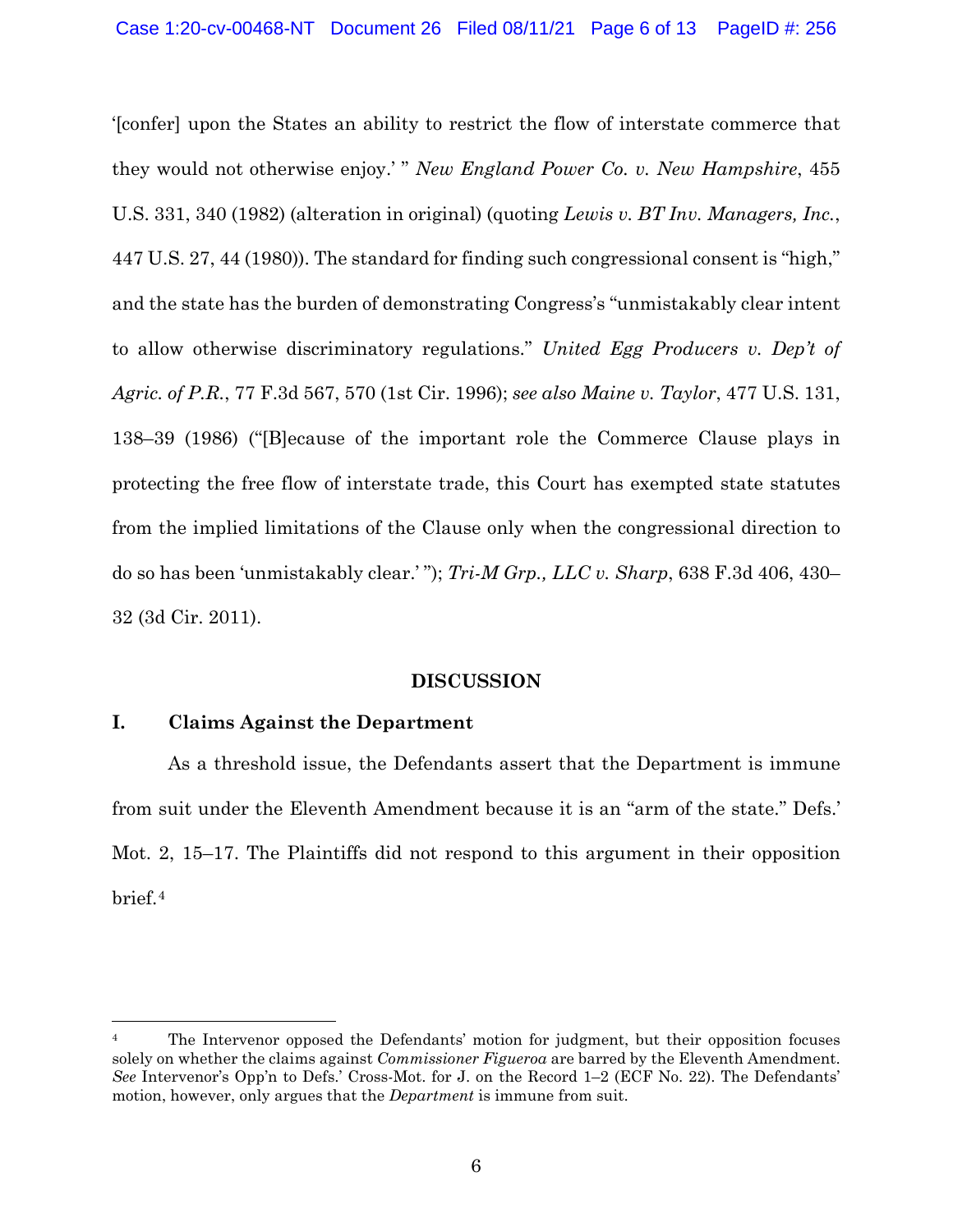I agree that the Department is shielded from suit in federal court. "Long interpreted as an affirmation of state sovereign immunity," the Eleventh Amendment bars individuals—regardless of their citizenship—from bringing a federal court action against a state, "including instrumentalities of the state, such as state agencies." *Town of Barnstable v. O'Connor*, 786 F.3d 130, 138 (1st Cir. 2015) (quotations and citations omitted); *see also PennEast Pipeline Co., LLC v. New Jersey*, 141 S. Ct. 2244, 2258 (2021). By statute, the Department "is established as the principal fiscal department of State Government." 5 M.R.S.A. § 281. It is responsible for "coordinat[ing] financial planning and programming activities of departments and agencies of the State Government for review and action." *Id.* Like other Maine agencies, the Department is not "independent and separate," but rather is an arm of the State shielded by the Eleventh Amendment from suit in federal court. *See Abdisamad v. City of Lewiston*, No. 2:19-CV-00175-LEW, 2019 WL 2552194, at \*2 (D. Me. June 20, 2019) (quoting *Fresenius Med. Care Cardiovascular Res., Inc. v. P.R. & the Caribbean Cardiovascular Ctr. Corp.*, 322 F.3d 56, 63 (1st Cir. 2003)) (holding that the Maine Department of Agriculture, Conservation and Forestry is an arm of the State); *United Cannabis Patients & Caregivers of Me. v. Me. Dep't of Admin. & Fin. Servs.*, No. 1:20-cv-00388-NT, 2021 WL 1581767, at \*5 (D. Me. Apr. 22, 2021). No party argues that the State has consented to suit against the Department in this context or that the State's sovereign immunity has otherwise been abrogated. I conclude that the Plaintiffs' claims against the Department must fail.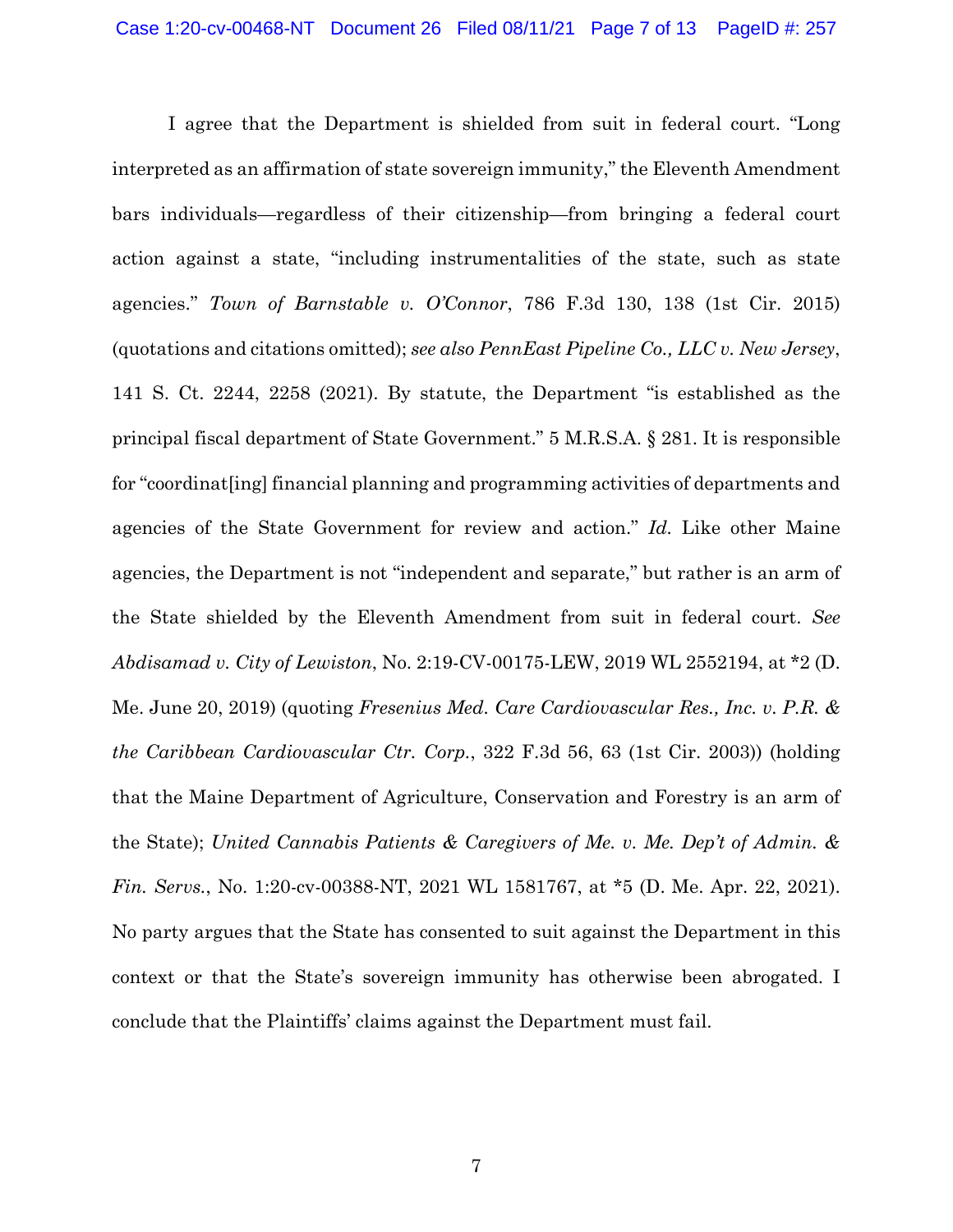In addition to claims against the Department, the Plaintiffs seek injunctive relief against the Commissioner. The State does not contend that these claims are barred by sovereign immunity, *see Ex parte Young*, 209 U.S. 123, 159–60 (1908); *O'Connor*, 786 F.3d at 138–39, so I go on to address the merits of the Plaintiffs' claims against the Commissioner.

#### **II. Claims Against the Commissioner**

This case raises a novel question, and it involves a unique scenario in the Commerce Clause realm. The Controlled Substances Act ("**CSA**") makes it unlawful under federal law "to manufacture, distribute, or dispense, or possess with intent to manufacture, distribute, or dispense, a controlled substance." 21 U.S.C. § 841. Marijuana is classified as a Schedule I drug under the CSA. 21 U.S.C. § 812(c)(Schedule I)(c)(10). Although Congress has barred the Department of Justice from using funds "to prevent any [state] from implementing their own laws that authorize the use, distribution, possession, or cultivation of medical marijuana," *see*  Consolidated Appropriations Act, 2021, Pub. L. No. 116-260 § 531, 134 Stat. 1182, 128283 (2020) ("**Rohrabacher-Farr Amendment**"), Congress has not amended the CSA to legalize marijuana for either medical or recreational use. And the Supreme Court has held that the CSA is a valid exercise of Congress's Commerce Clause power, even where it criminalizes the cultivation and possession of marijuana for personal use. *Gonzales v. Raich*, 545 U.S. 1, 22 (2005). What this means, then, is that the federal government could prosecute various actors in Maine's medical marijuana industry at any time.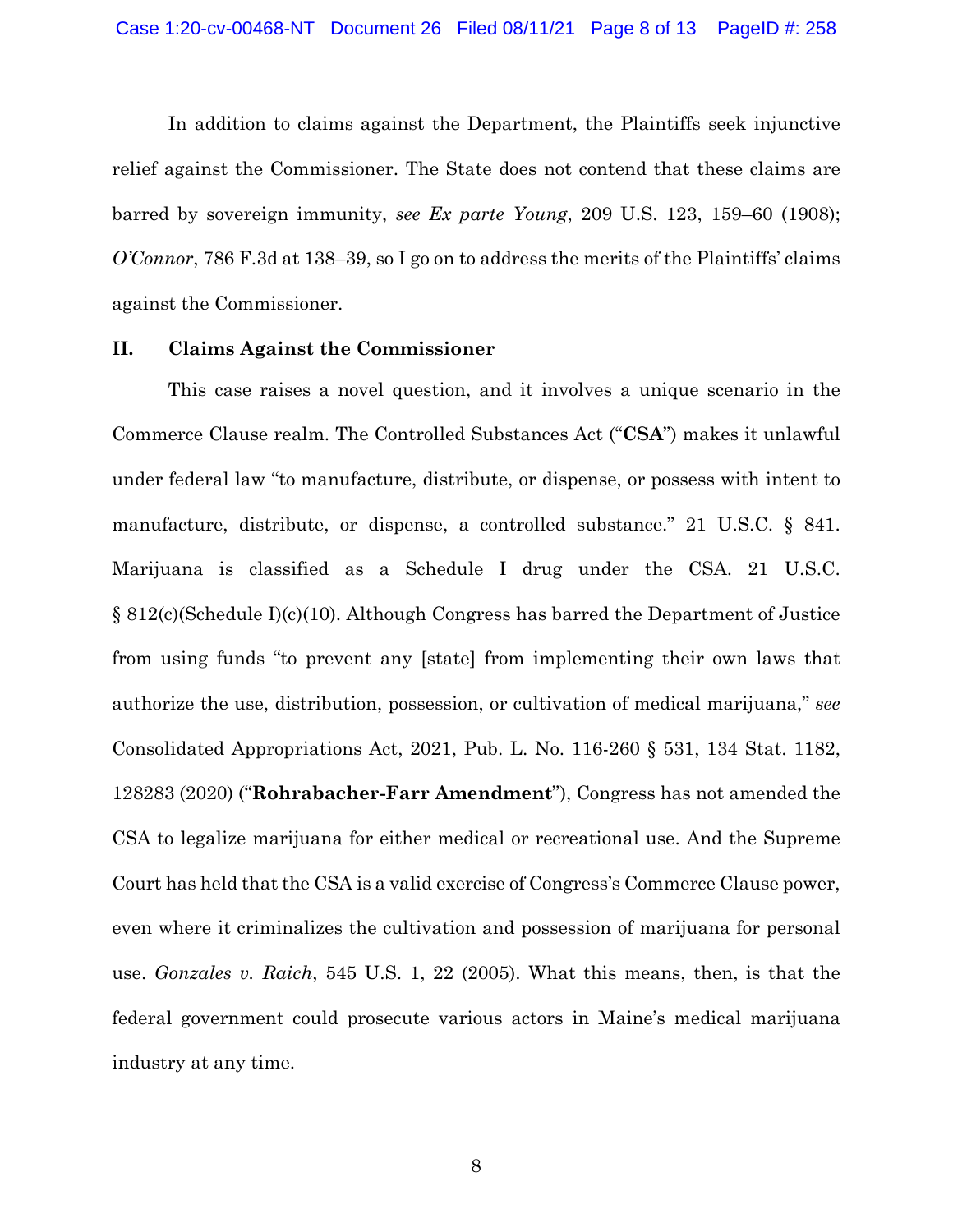Against this backdrop, the Plaintiffs recite traditional arguments about the dormant Commerce Clause. They assert that the Dispensary Residency Requirement violates the dormant Commerce Clause because it plainly favors Maine residents over residents of other states. Noting that Maine's medical marijuana industry is booming, Pl.'s Mot. 3, the Plaintiffs argue that the requirement "reserves . . . enormous economic opportunities . . . for long-term residents," excluding non-residents from participating in "the largest and most lucrative type of medical marijuana business[ ] in Maine," Pls.' Mot. 7–8. And the Plaintiffs emphasize that the requirement "facially discriminates against non-residents" and thus is "virtually per se invalid." Pl.'s Mot. 8 (quoting *Camps Newfound/Owatonna v. Town of Harrison*, 520 U.S. 564, 575 (1997)).

The Defendants and Intervenor emphasize the unique context of *this* dormant Commerce Clause challenge. At oral argument, the Defendants pointed out that, at its core, the dormant Commerce Clause is not about protecting individual rights but rather about preserving a national market and prohibiting state laws that interfere with that national market. The Defendants do not argue that there is any justification for the Dispensary Residency Requirement that could overcome a constitutional challenge. Rather, they argue that Congress has eliminated the national market for marijuana and thus there is no national market with which Maine can interfere.5

<sup>5</sup> The Defendants contend that the Supreme Court's decision in *General Motors Corp. v. Tracy* "provides a roadmap . . . and confirms that the dormant Commerce Clause should not be applied to a state market without considering the doctrine's inherent purpose." Defs.' Mot. 8 (citing 519 U.S. 278 (1997)). More specifically, the Defendants argue that, because the dormant Commerce Clause's "fundamental objective is preserving a national market for competition," Defs.' Mot. 9 (quoting *Tracy*, 519 U.S. at 299), there can be "nothing left for the dormant Commerce Clause to protect" where "Congress has eliminated [that] market," *id.*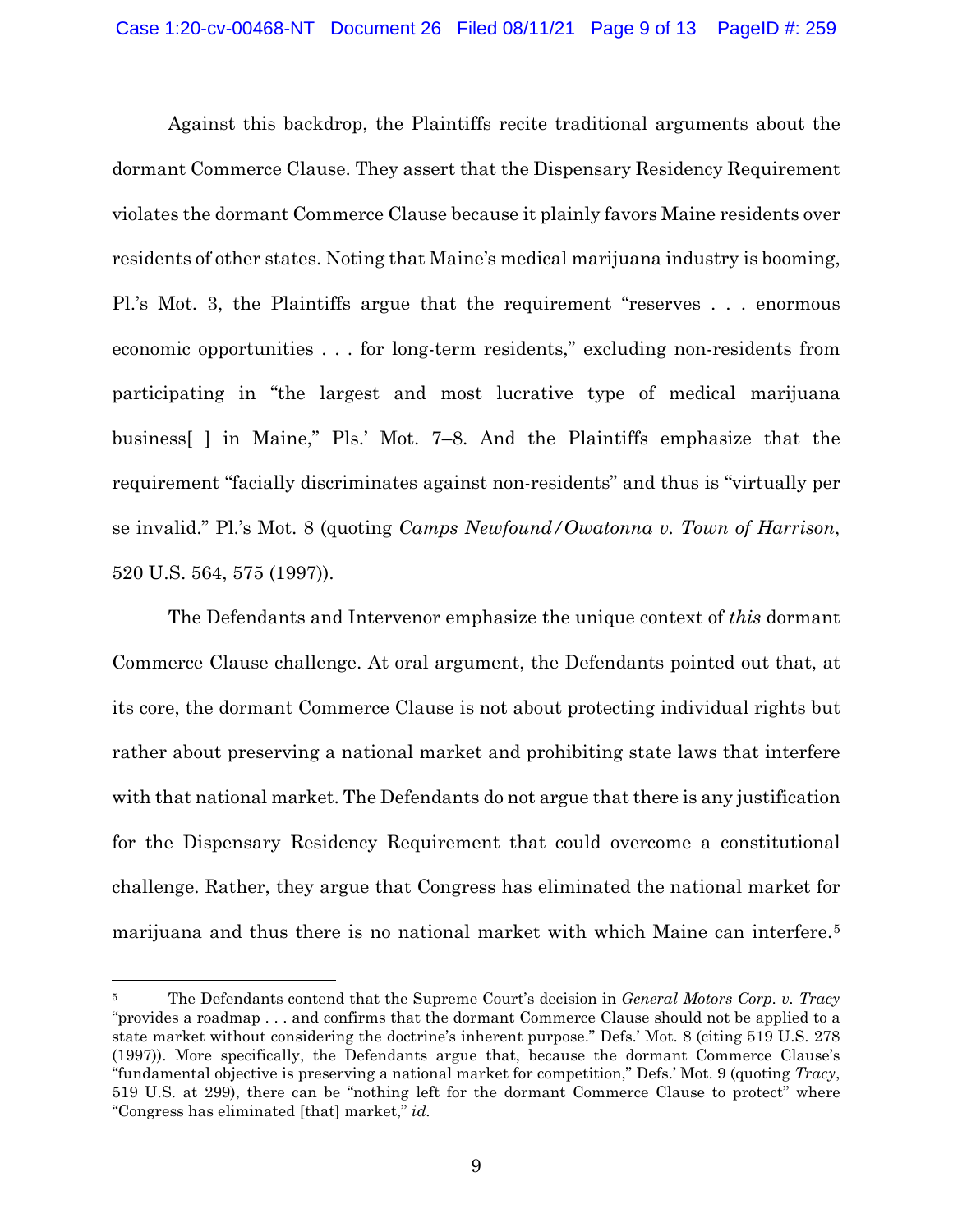Defs.' Mot. 4, 6–7. In other words, the Defendants argue that, "[i]n the most 'active' way imaginable, Congress has flexed its Commerce Clause powers and placed marijuana proprietors on notice that they enjoy no federal protections in the interstate market—because there is no such market."6 Defs.' Mot. 9–10. And thus, the Defendants contend, the Dispensary Residency Requirement does not violate the dormant Commerce Clause.7

The Defendants' argument is not without logic, but I see several issues with it. First, the notion that the medical marijuana industry in Maine is wholly intrastate does not square with reality. Maine does not prevent qualified nonresidents from purchasing marijuana for medical use at Maine facilities, *see* 22 M.R.S.A. § 2423-D.

I agree that the dormant Commerce Clause's purpose is important, but I find *Tracy* to be distinguishable. In that case, the Supreme Court upheld a state law that taxed out-of-state natural gas marketers differently from state-regulated natural gas utilities. 519 U.S. at 293, 299. After a detailed review of the development of the natural gas retail market, the Court held that these two entities were not comparable for dormant Commerce Clause purposes because the requirements placed on local suppliers meant that they were essentially providing a different, bundled product. *Id.* at 297– 98. With different products, the Court explained, "there is a threshold question whether the companies are indeed similarly situated for constitutional purposes" because a "difference in products may mean that the different entities serve different markets, and would continue to do so even if the supposedly discriminatory burden were removed." *Id.* at 299. In other words, eliminating the "regulatory" differential [may] not serve the dormant Commerce Clause's fundamental objective." *Id.* Here, the Plaintiffs are trying to break into Maine's existing medical marijuana market and compete directly with resident-owned entities. There is no indication that they would be providing a fundamentally different product. Given the reality that an interstate market for medical marijuana does seem to exist despite the Controlled Substances Act ("**CSA**"), eliminating the Dispensary Residency Requirement *would* serve the dormant Commerce Clause's fundamental objective by "preserving a national market for competition undisturbed by preferential advantages conferred by a State upon its residents or resident competitors." *Id.*

<sup>&</sup>lt;sup>6</sup> At oral argument, the Defendants added that, from a practical stand point, it would not make sense for Congress to criminalize the interstate market while also offering parameters that would permit it—such as by making it expressly clear that states can treat resident and nonresident actors differently.

<sup>&</sup>lt;sup>7</sup> The Intervenor took a slightly different approach. It contends that there is nothing "dormant" about Congress's Commerce Clause power in this context where Congress "has exercised its affirmative Commerce Clause powers to exclude marijuana from any national market of interstate commerce." Intervenor's Opp'n to Pls.' Mot. for J. on the Record 6 (ECF No. 20).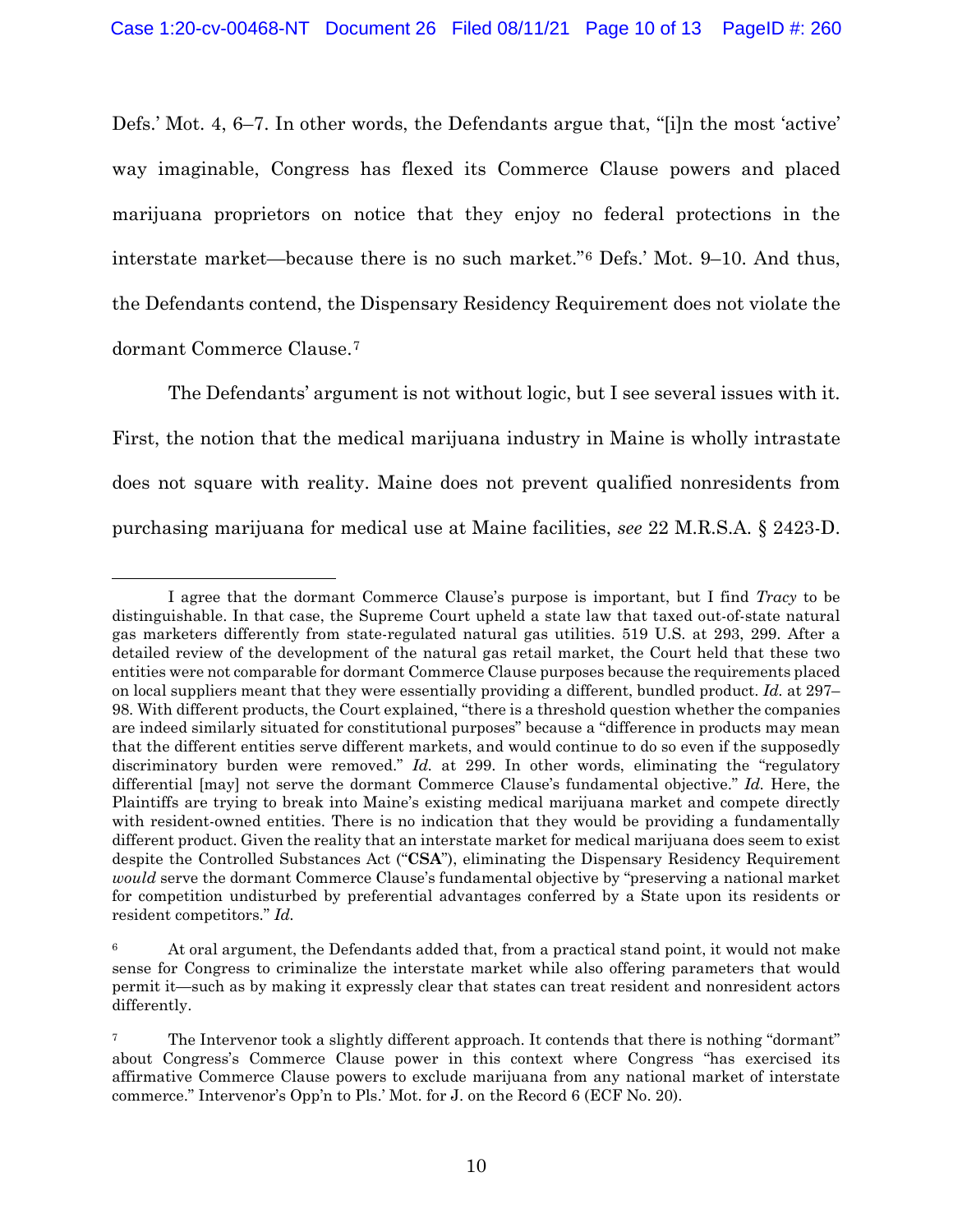Nor does Maine seem to prohibit nonresidents who purchase marijuana here from taking it home with them. And Maine appears to allow nonresidents to participate in some aspects of the medical marijuana market.8 *See, e.g.,* 22 M.R.S.A. § 2423-F (law governing marijuana extraction facilities not limited to residents).

Second, the Defendants have the burden of showing Congress's "unmistakably clear intent to allow otherwise discriminatory regulations." *United Egg Producers*, 77 F.3d at 570. The CSA says nothing about eliminating a national market, but merely criminalizes various acts of possession, manufacture, and distribution of controlled substances.9 The Rohrabacher-Farr Amendment further muddies the question of congressional intent.

Finally, the Defendants cite no authority for their position. Instead, in apparently all cases where federal courts have confronted dormant Commerce Clause challenges to state or local laws that favor residents in the recreational or medical marijuana context, the courts have held that such laws are likely unconstitutional.10

In addition, because the Defendants have declined to enforce the residency requirement for adult-use marijuana licenses after a legal challenge, *see* Stipulation of Dismissal, *NPG, LLC, et al. v. Dep't of Admin. and Fin. Servs., et al.*, No. 1:20-cv-00107-NT (May 11, 2020) (ECF No. 9), nonresidents are currently able to participate in that market too.

<sup>&</sup>lt;sup>9</sup> The Defendants argue that the CSA made marijuana contraband. But, as with their argument regarding Congress's "eliminat[ion]" of the marijuana market, they cite no authority holding that a product that is contraband under federal law but a valuable commodity under state law is outside the scope of the dormant Commerce Clause.

<sup>10</sup> One court recently reached a different resolution. In *Original Investments, LLC v. Oklahoma*, the district court dismissed the plaintiff's dormant Commerce Clause challenge to an Oklahoma statute that prohibits nonresidents from obtaining medical marijuana business licenses and from owning more than 25 percent of any such licensed entity. Case No. CIV-20-820-F, 2021 WL 2295514 (W.D. Okla. June 4, 2021). Sidestepping the dormant Commerce Clause issue, the court held that it should not use its equitable power to facilitate conduct—namely enabling nonresidents to obtain licenses to sell medical marijuana—that is illegal under federal law. *See id.* at \*3.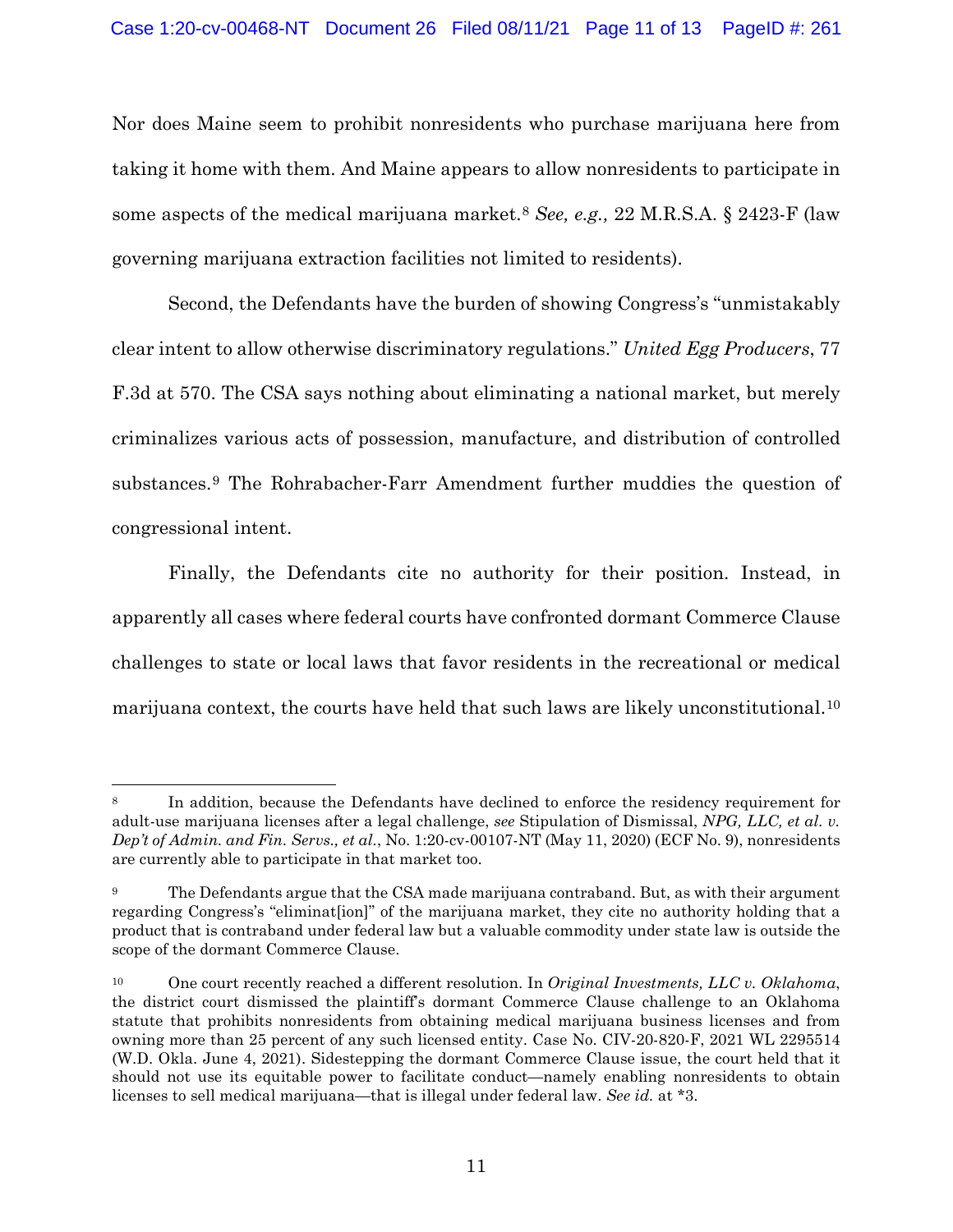*See Toigo v. Dept. of Health and Senior Servs.*, No. 2:20-cv-04243-NKL (W.D. Mo. June 21, 2021) (ECF No. 25) (granting preliminary injunction enjoining state agency from restricting medical marijuana licenses to businesses that are majority-owned by persons who have been residents for more than one year because such a requirement was discriminatory on its face); *Lowe v. City of Detroit*, No. 21-CV-10709, 2021 WL 2471476 (E.D. Mich. June 17, 2021) (granting motion for preliminary injunction and holding that city ordinance that granted preferential treatment to long-time residents in awarding licenses was a form of economic protectionism that violated the dormant Commerce Clause); *NPG, LLC v. City of Portland*, No. 2:20-cv-00208-NT, 2020 WL 4741913 (D. Me. Aug. 14, 2020).

These courts recognized that the law or ordinance at issue was "the sort of economic protectionism that the Supreme Court has long prohibited." *See Lowe*, 2021 WL 2471476, at \*9 (citing *Davis*, 553 U.S. at 337–38). In those cases, as here, the defendants had not shown "unmistakably clear" intent from Congress to authorize states to discriminate in this way.11 *See United Egg Producers*, 77 F.3d at 570; *see also South-Central Timber Dev., Inc. v. Wunnicke*, 467 U.S. 82, 87–88, 91–92 (1984) (explaining that the "requirement that Congress affirmatively contemplate otherwise invalid state legislation is mandated by the policies underlying dormant Commerce Clause doctrine"). I have no authority to invent such an affirmative grant where

<sup>11</sup> Although the CSA criminalizes marijuana, it does not affirmatively grant states the power to "burden interstate commerce 'in a manner which would otherwise not be permissible.' " *New England Power Co. v. New Hampshire*, 455 U.S. 331, 341 (1982) (quoting *S. Pac. Co. v. Arizona*, 325 U.S. 761, 769 (1945)).